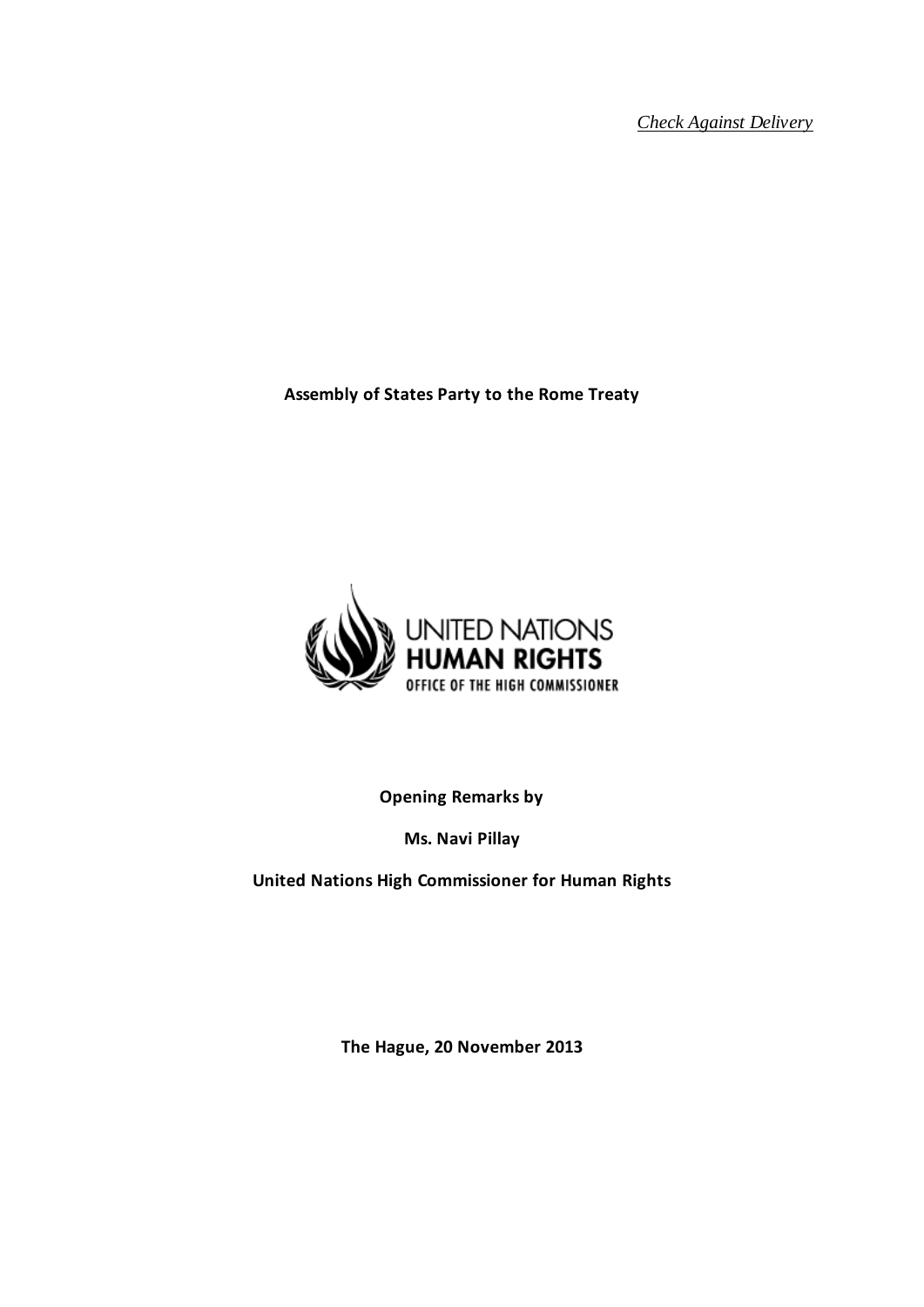Excellencies,

Ladies and Gentlemen,

Friends and colleagues,

It is a privilege and honour for me to address this Assembly.

From its inception, the International Criminal Court, being a new creation, attracted international interest, and does even more so today. Let me start by recalling why the ICC was established: the preamble of the Rome Treaty declares that its drafters were "Mindful that during this century millions of children, women and men have been victims of unimaginable atrocities that deeply shock the conscience of humanity" and affirmed "**…** that the most serious crimes of concern to the international community as a whole must not go unpunished and that their effective prosecution must be ensured". Indeed, the creation of the ICC resulted from these efforts to end indifference to the victims' pleas for justice.

The ICC embodies the general international consensus that genocide, crimes against humanity, and war crimes are too grave to be left unpunished. It is clear that justice should first be achieved through national processes. The primary responsibility to prosecute international crimes continues to rest with States, which should relentlessly engage in concerted efforts to foster accountability. And yet, all too often, impunity prevails for such crimes at the domestic level: national investigators, prosecutors, judges and defence lawyers face overwhelming challenges when confronting international crimes. Indeed, these crimes go unpunished for various reasons – political expediency, inability or unwillingness to investigate or prosecute them. In these circumstances where States are unable or unwilling to fully investigate certain crimes, the ICC's mandate gets activated.

The Court's mandate is to investigate and prosecute individuals only, not States nor an entire continent or region of the world. As a result of independent, impartial and professional investigations, the Court identifies individuals suspected of having committed war crimes, crimes against humanity or genocide. It is only where those individuals are not investigated or prosecuted at the domestic level that the Court admits cases against them.

The struggle against impunity for international crimes and grave human rights violations is necessary for many different reasons, but especially to bring justice to victims. Justice and accountability have inherent value for reconciliation and sustained peace.

Accountability is the core principle behind the promotion and protection of human rights which is central to the mandate of the United Nations in general, and in particular to my own mandate as the High Commissioner for Human Rights. Starting with the Universal Declaration of Human Rights, all human rights treaties and mechanisms, including the Human Rights Council and the Universal Periodic Review, aim at furthering accountability. This is a framework which States not only accepted, but created. Far from undermining the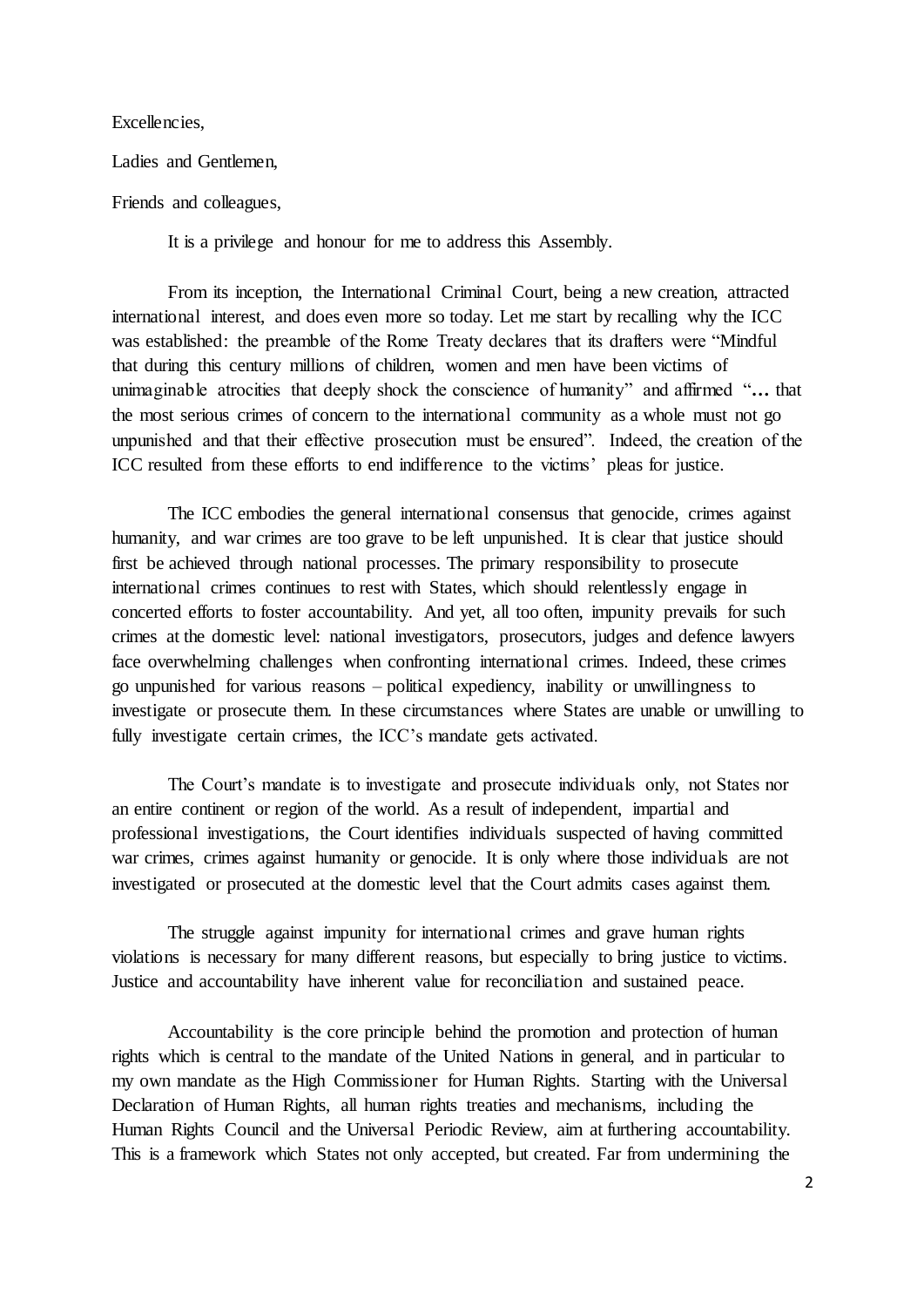sovereignty of States, these treaties and mechanisms are based on a conception of sovereignty that is concerned with the protection and promotion of people's fundamental human rights.

It would be erroneous to expect that the ICC alone can *end* impunity. It would be unrealistic to expect that the Court can investigate every situation of impunity in the entire world. There are considerable limitations to the temporal, territorial and personal jurisdiction of the Court, and the Court also has limited resources. Achieving the universal ratification of the Rome Treaty is necessary to broaden the reach of the ICC, turn the Court into a truly universal one, and ensure that there is accountability for all.

In my engagement with Governments, civil society organisations and victims, I frequently face questions pointing to selective prosecutions by the ICC. This is particularly my experience with students from my own Continent, who want justice but want to see it applied universally. These are concerns and perceptions that must be addressed or we risk seeing the legitimacy of the system of international accountability and of the Court, being undermined.

The Statute and Rules of procedure and evidence of the Court provide many checks and balances to ensure non-selectivity. The fundamental principles underpinning the ICC are similar to those that exist at the domestic level and have been enshrined in international human rights law. First, the principles crucially assert that no one is above the law and that everyone should respect the law. Second, these principles provide that, if an individual is suspected to have committed a crime, he or she is entitled to a fair trial, due process, the presumption of innocence, as well as other due guarantees. The principles are all at the heart of international criminal justice: the Statute of the ICC provides that it applies equally to all persons without any distinction. In this vein, it is also important that the ICC judges have the flexibility to exercise justice with compassion and an understanding for individual circumstances.

My mandate as the High Commissioner for Human Rights is to be a voice for victims. Victims of international crimes have rights too, notably the right to justice, the right to truth, the right to an effective remedy and the right to reparation. For them, the ICC is the forum that can provide redress when the domestic courts are unable or unwilling to hear their claims. Giving them access to justice and hearing their views is at the heart of the project of international criminal justice. People on the ground have been demanding that victims be recognised and their rights be realised. They have been demanding that victims obtain effective redress. These voices have prompted the development of the international normative framework, the machinery geared towards the delivery of human rights at national and international levels.

My own experience, as the UN High Commissioner for Human Rights, as an international judge, and also as a victim of apartheid in South Africa, has shown me again and again that failure to restore the rights and dignity of victims, failure to secure